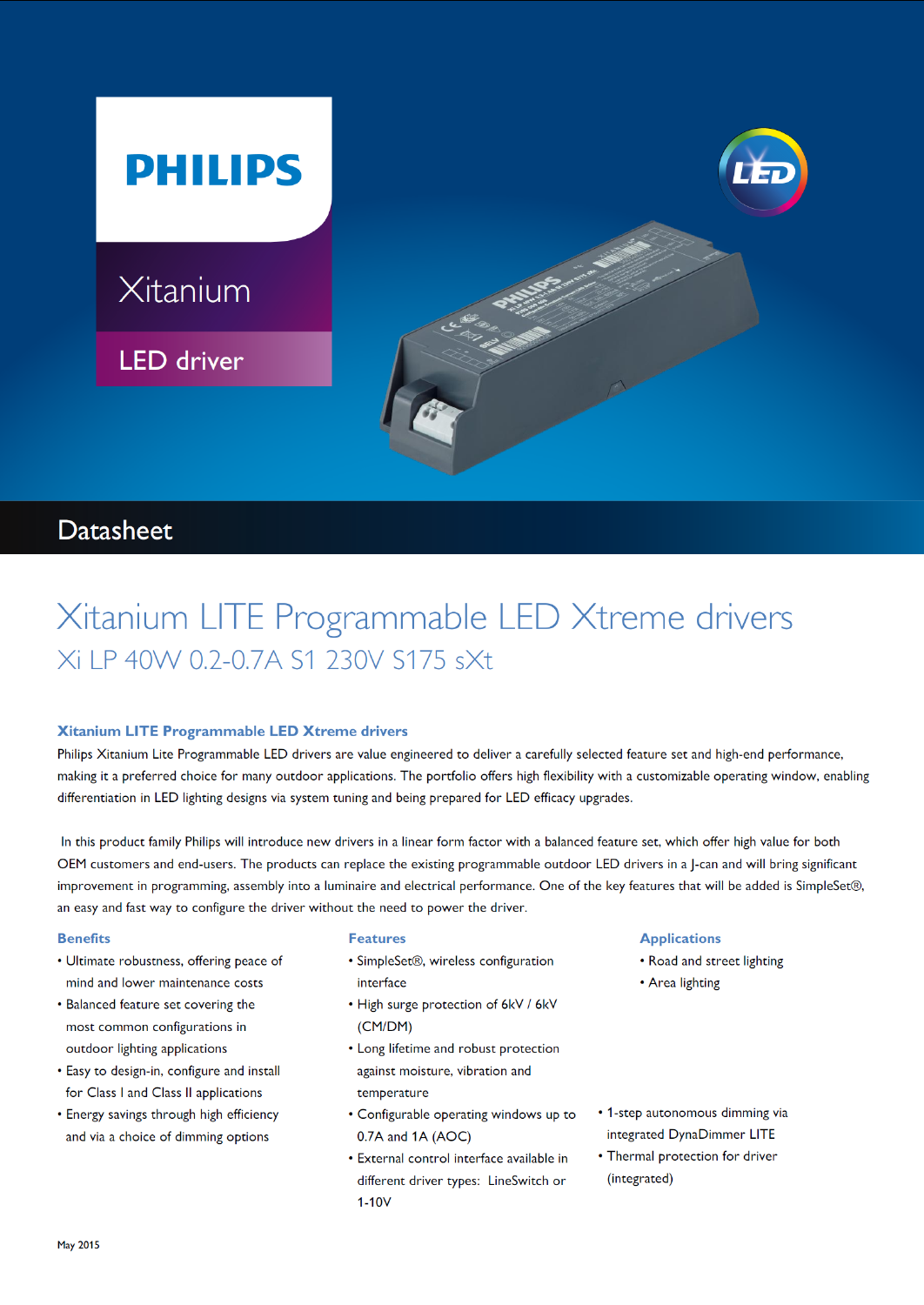# **Electrical input data**

| <b>Specification item</b>   | Value       | Unit | <b>Condition</b>                    |
|-----------------------------|-------------|------|-------------------------------------|
| Nominal input voltage range | 220  240    | Vac  | Performance range                   |
| Nominal input frequency     | 50/60       | Hz   | Performance range                   |
| Nominal input current       | 0.20        | A    | @230V @ full load                   |
| Max. input current          | 0.22        | A    | @ minimum performance input voltage |
| Nominal input power         | 46          | w    | @230V @ full load                   |
| Power factor                | $\geq 0.99$ |      | @230V @ full load. See graph.       |
| Total harmonic distortion   | $\leq$ 10   | ℅    | @230V @ full load. See graph.       |
| Efficiency                  | 89          | %    | @230V @ full load. See graph.       |
| Input voltage AC            | 198264      | Vac  | Operational range                   |
| Input frequency AC          | 45.66       | Hz   | Operational range                   |

# **Electrical output data**

| <b>Specification item</b>       | Value                   | Unit       | <b>Condition</b>                    |
|---------------------------------|-------------------------|------------|-------------------------------------|
| Regulation method               | <b>Constant Current</b> |            |                                     |
| Output voltage                  | 2577                    | <b>Vdc</b> |                                     |
| Output voltage max.             | ' 90                    | ν          | Peak voltage at open load           |
| Output current                  | 150700                  | mA         | Full output current range           |
| Output current min programmable | 200                     | mA         |                                     |
| Output current min dimming      | 150                     | mA         |                                     |
| Output current tolerance        | ± 5                     | %          |                                     |
| Output current ripple LF        | $\leq 6$                | %          | Ripple = peak / average, 70Hz  IkHz |
| Output current ripple HF        | $\leq$ 5                | ℅          | $Ripple = peak / average, > IkHz$   |
| Output power range              | 440                     | w          |                                     |

# **Electrical data controls input**

| <b>Specification item</b> | Value                  | Unit | <b>Condition</b>     |
|---------------------------|------------------------|------|----------------------|
| Control method            | 1-10V, Dynadimmer LITE |      | 1-10V acc. IEC60929. |
| Dimming range             | 20100                  |      | Amplitude dimming    |

### **Logistical data**

| <b>Specification item</b> | Value                               |
|---------------------------|-------------------------------------|
| Product name              | Xi LP 40W 0.2-0.7A SI 230V SI75 sXt |
| Order code                | 871869647032900                     |
| Logistic code 12NC        | 9290 009 30706                      |
| EAN3                      | 8718696470336                       |
| Pieces per box            | 20                                  |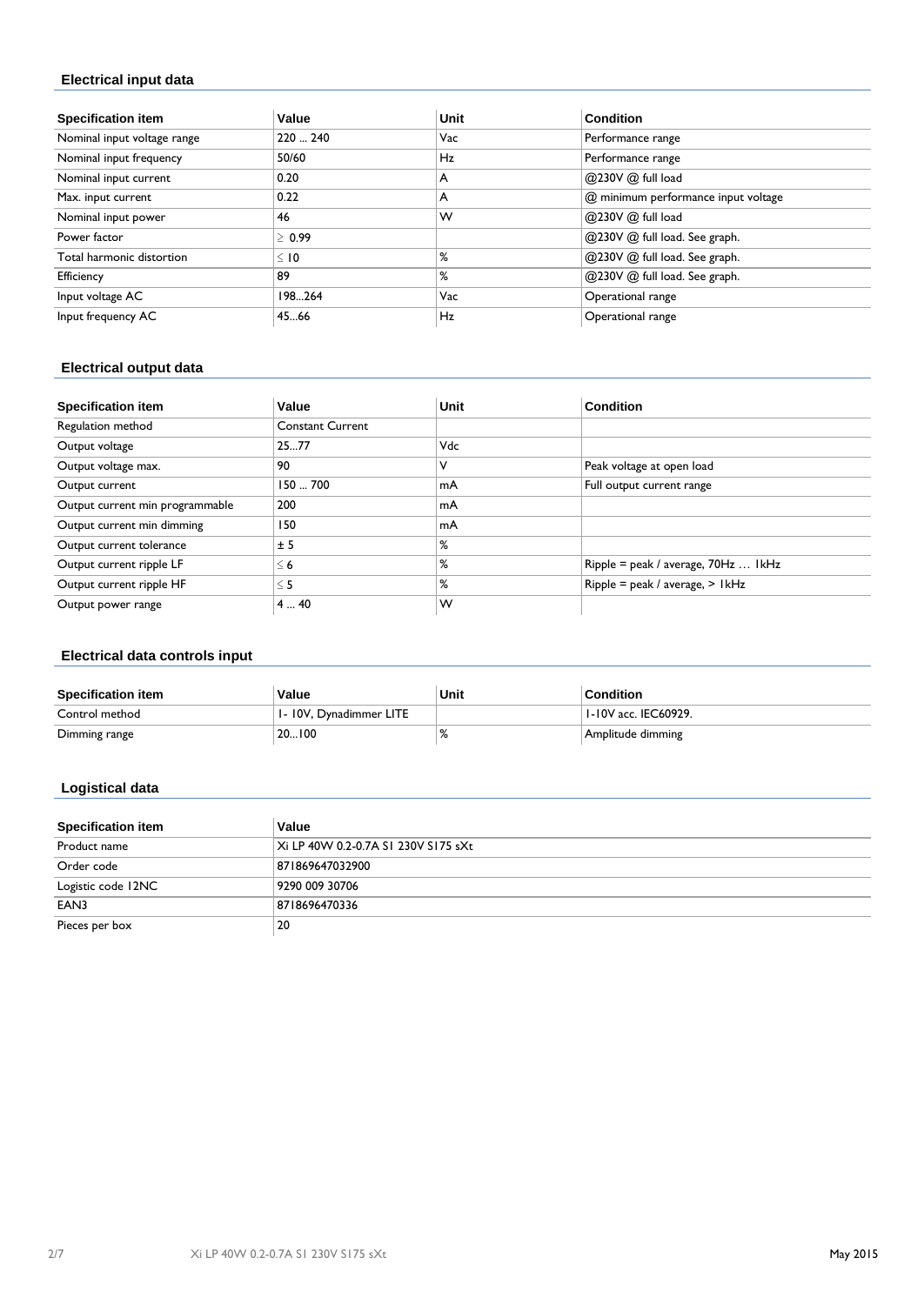## **Wiring & Connections**

| <b>Specification item</b>   | Value  | Unit            | <b>Condition</b>              |
|-----------------------------|--------|-----------------|-------------------------------|
| Input wire cross-section    | 0.21.5 | mm <sup>2</sup> | Solid wire and stranded wire  |
|                             | 2416   | <b>AWG</b>      | Solid wire and stranded wire  |
| Input wire strip length     | 8.59.5 | mm              |                               |
| Output wire cross-section   | 0.21.5 | mm <sup>2</sup> | Solid wire and stranded wire  |
|                             | 2416   | AWG             | Solid wire and stranded wire  |
| Output wire strip length    | 8.59.5 | mm              |                               |
| Maximum output cable length | 2.5    | m               | Between driver and LED module |



#### **Insulation**

| Insulation  | <b>Mains</b> | <b>EQUI</b>  | <b>LED</b>   | $1-10V$      |
|-------------|--------------|--------------|--------------|--------------|
| Mains       |              | Double       | <b>SELV</b>  | Basic        |
| <b>EQUI</b> | Double       |              | Basic        | <b>Basic</b> |
| LED         | <b>SELV</b>  | <b>Basic</b> |              | <b>Basic</b> |
| $I-IOV$     | <b>Basic</b> | <b>Basic</b> | <b>Basic</b> |              |

Luminaire insulation class suitability: I and II Acc. IEC60598

### **Dimensions and weight**

| <b>Specification item</b> | Value | Unit | <b>Condition</b> |
|---------------------------|-------|------|------------------|
| Length (A1)               | 175   | mm   |                  |
| Width (BI)                | 46    | mm   |                  |
| Height (CI)               | 34    | mm   |                  |
| Fixing hole diameter (D1) | 4.5   | mm   |                  |
| Fixing hole distance (A2) | 144   | mm   |                  |
| Weight                    | 165   | gram |                  |



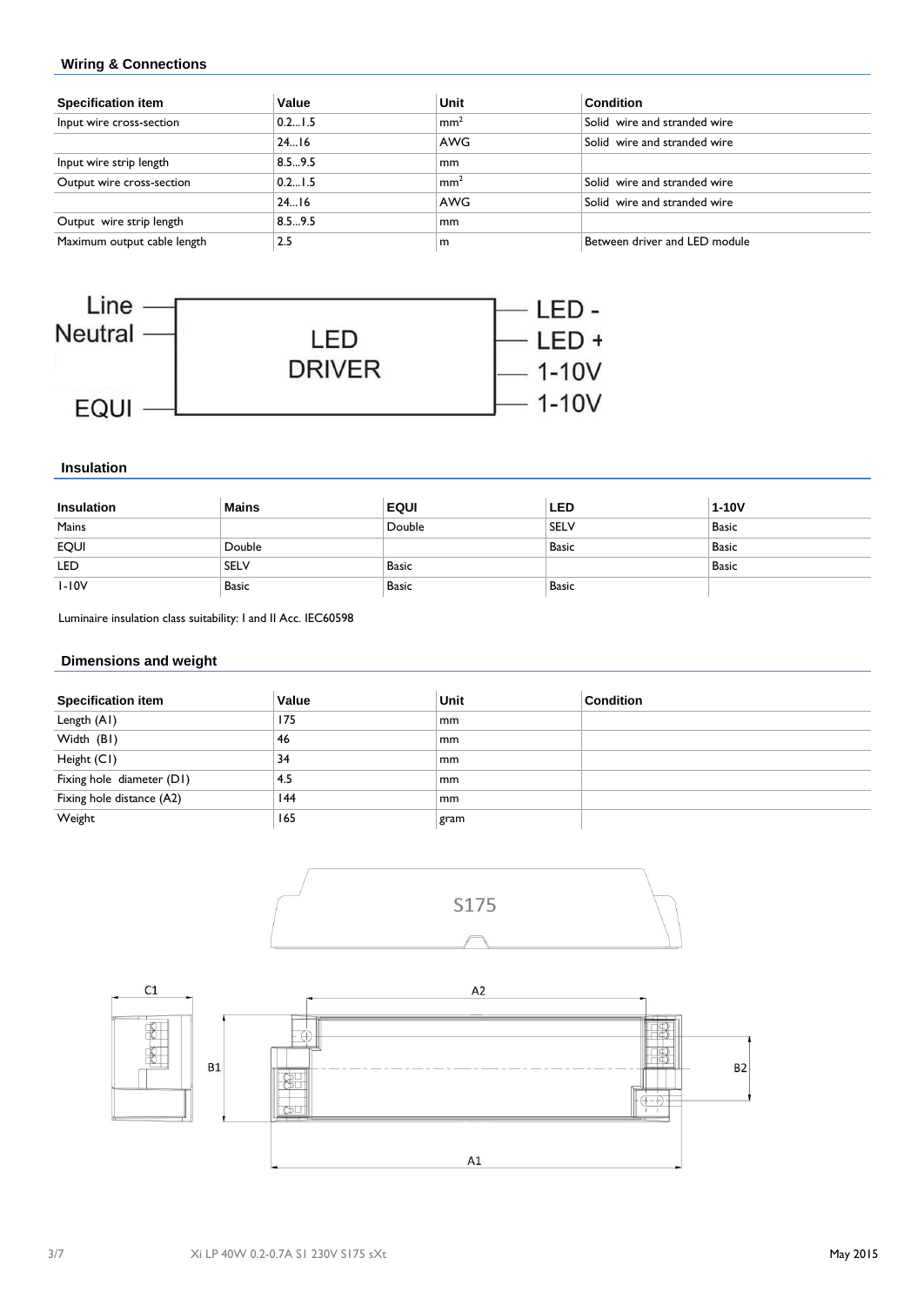## **Operational temperatures and humidity**

| <b>Specification item</b>    | Value    | Unit | <b>Condition</b>                                      |
|------------------------------|----------|------|-------------------------------------------------------|
| Starting ambient temperature | $-40+55$ | °C   | Driver ambient temperature                            |
| Tcase-min                    | -30      | °C   | Min. steady-state temperature measured at Tcase point |
| Tcase-max                    | +80      | °C   | Max. steady-state temperature measured at Tcase point |
| Tcase-life                   | $-30+70$ | °C   | For nominal driver lifetime, measured at Tcase point  |
| Maximum housing temperature  | 130      | °C   | In case of failure                                    |
| Relative humidity            | 1090     | %    | Non-condensing                                        |
| Ingress Protection           | n.a      |      | Suggested luminaire IP: ≥ IP54                        |

### **Storage temperature and humidity**

| <b>Specification item</b> | Value    | Unit    | <b>Condition</b> |
|---------------------------|----------|---------|------------------|
| Ambient temperature       | $-40+85$ | ∘∼<br>∼ |                  |
| Relative humidity         | 1090     | 70      | Non-condensing   |

### **Lifetime**

| <b>Specification item</b> | Value   | Unit  | <b>Condition</b>                                |
|---------------------------|---------|-------|-------------------------------------------------|
| Driver lifetime           | 100,000 | hours | Measured temperature at Tc-point is Tcase-life. |
|                           |         |       | Maximum failures = 10%                          |

# **Programmable features**

| <b>Specification item</b>          | Value        | Remark               | Default setting |
|------------------------------------|--------------|----------------------|-----------------|
| Set output current (AOC)           | Programmable | See Design-in guide. | 700mA           |
|                                    |              |                      |                 |
| 1-10V dimming interface            | Yes          | I-8V, I-9V           | Enabled, I-8V   |
| Constant Lumen Over Lifetime (CLO) | Yes          | <b>CLO LITE</b>      | <b>Disabled</b> |
| Diagnostics                        | Yes          | <b>Basic</b>         | Enabled         |
| Integrated Dynadimmer              | Yes          | Dynadimmer LITE      | <b>Disabled</b> |

#### **Features**

| <b>Specification item</b>               | Value  | Remark | <b>Condition</b>     |
|-----------------------------------------|--------|--------|----------------------|
| Open load protection                    | Yes    |        | Automatic recovering |
| Short circuit protection                | Yes    |        | Automatic recovering |
| Over power protection                   | Yes    |        | Automatic recovering |
| Overheating protection                  | Yes    |        | Automatic recovering |
| Hot wiring                              | No     |        |                      |
| Suitable for luminaire insulation class | and II |        | Per IEC60598         |

# **Certificates and standards**

| <b>Specificatic</b> | Value                      |
|---------------------|----------------------------|
| Approval marks      | <b>FNEC</b><br>ັ<br>$\sim$ |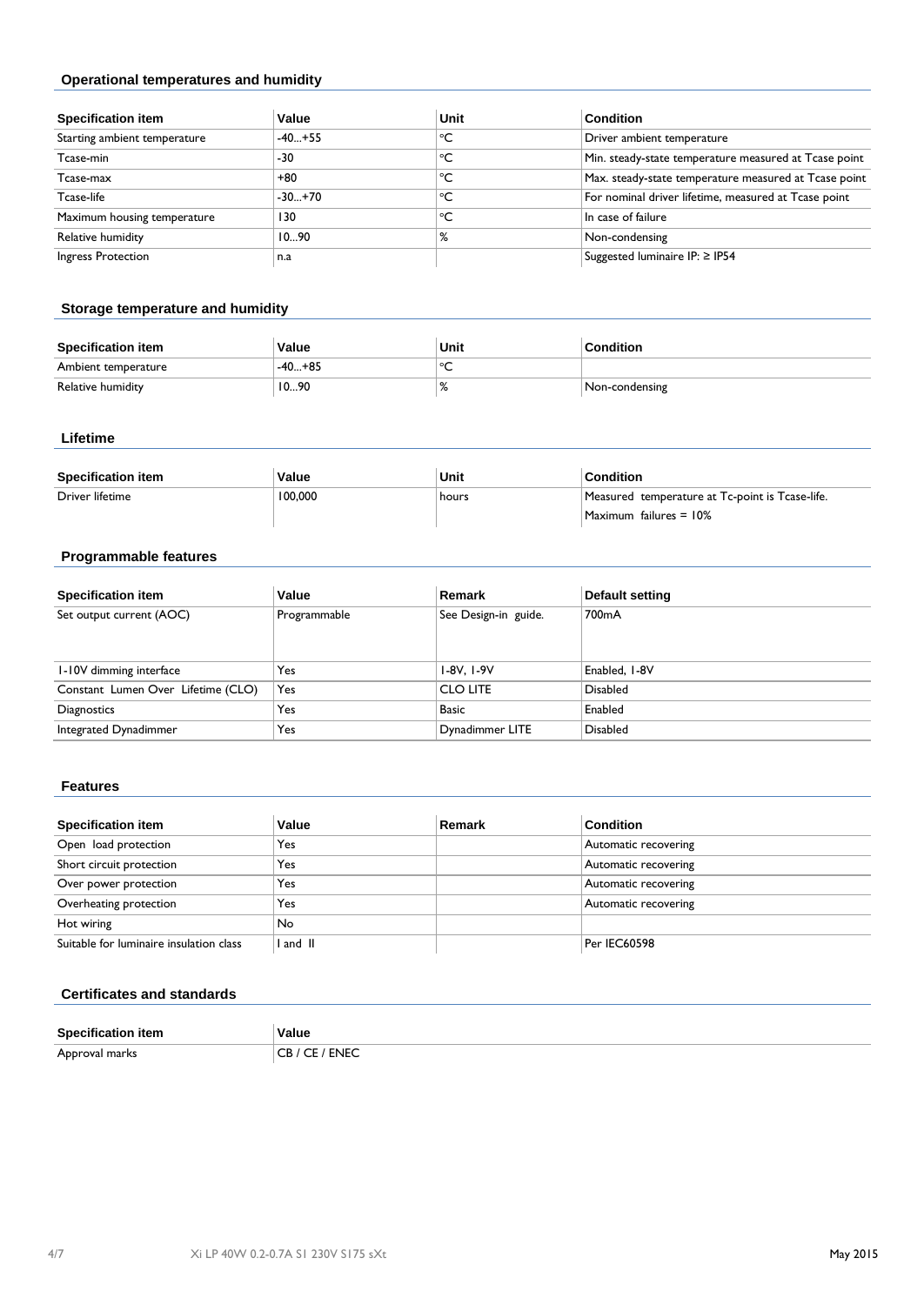#### **Inrush current**

| <b>Specification item</b> | Value   | Unit       | <b>Condition</b>                          |
|---------------------------|---------|------------|-------------------------------------------|
| Inrush current Ipeak      |         |            | Input voltage 230V                        |
| Inrush current Twidth     | 265     | us         | Input voltage 230V, measured at 50% lpeak |
| Drivers / MCB 16A type B  | Max. 18 | <b>DCS</b> |                                           |



| <b>MCB</b>                  | Rating | Relative number of LED drivers |
|-----------------------------|--------|--------------------------------|
| в                           | 10A    | 63%                            |
| В                           | 13A    | 81%                            |
| B                           | 16A    | 100% (stated in datasheet)     |
| B                           | 20A    | 125%                           |
| В                           | 25A    | 156%                           |
|                             | 10A    | 104%                           |
|                             | 13A    | 135%                           |
|                             | 16A    | 170%                           |
| $\frac{c}{c}$ $\frac{c}{c}$ | 20A    | 208%                           |
|                             | 25A    | 260%                           |

#### **Driver touch current**

| <b>Specification item</b> | Value     | Unit     | Condition                            |
|---------------------------|-----------|----------|--------------------------------------|
| Typical touch current     | 0.48/0.56 | ∣mA peak | Acc. IEC61347-1 at 230V 50/60Hz      |
|                           |           |          | LED module contribution not included |

### **Surge immunity**

| <b>Specification item</b>           | Value | Unit | <b>Condition</b>                                |
|-------------------------------------|-------|------|-------------------------------------------------|
| Mains surge immunity (diff. mode)   | ь     | kV   | L-N, acc. IEC61000-4-5. 2 Ohm, 1.2/50us, 8/20us |
| Mains surge immunity (comm. mode)   | 16    | kV   | L/N - GND acc. IEC61000-4-5. 12 Ohm, 1.2/50us,  |
|                                     |       |      | 8/20us                                          |
| Control surge immunity (diff. mode) |       | kV   | Acc. IEC61000-4-5. 2 Ohm 1.2/50us, 8/20us       |
| Control surge immunity (comm. mode) |       | kV   | Acc. IEC61000-4-5. 12 Ohm 1.2/50us, 8/20us      |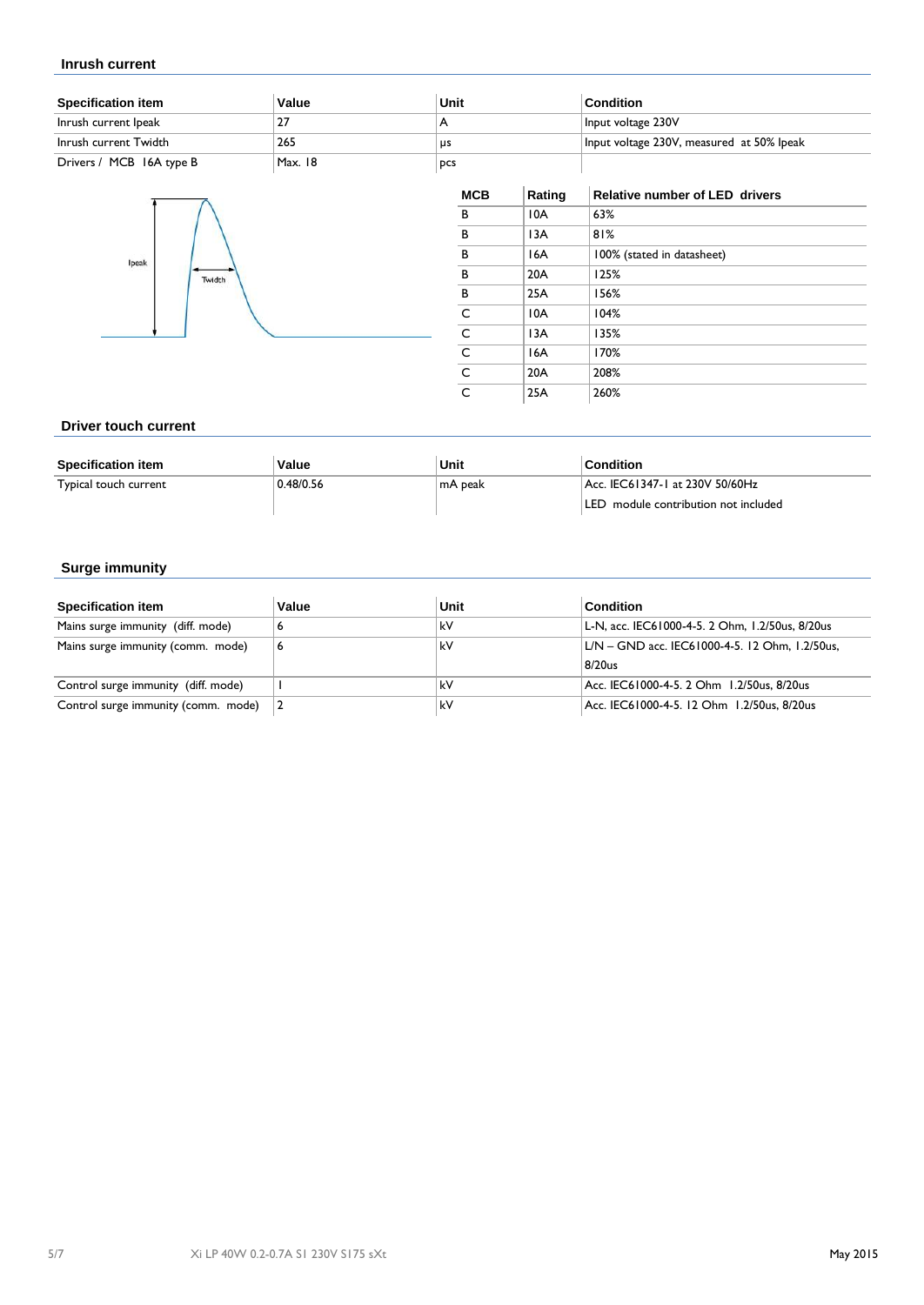# **Graphs**

# **Operating window**



# **Power factor versus output power**



### **Efficiency versus output power**